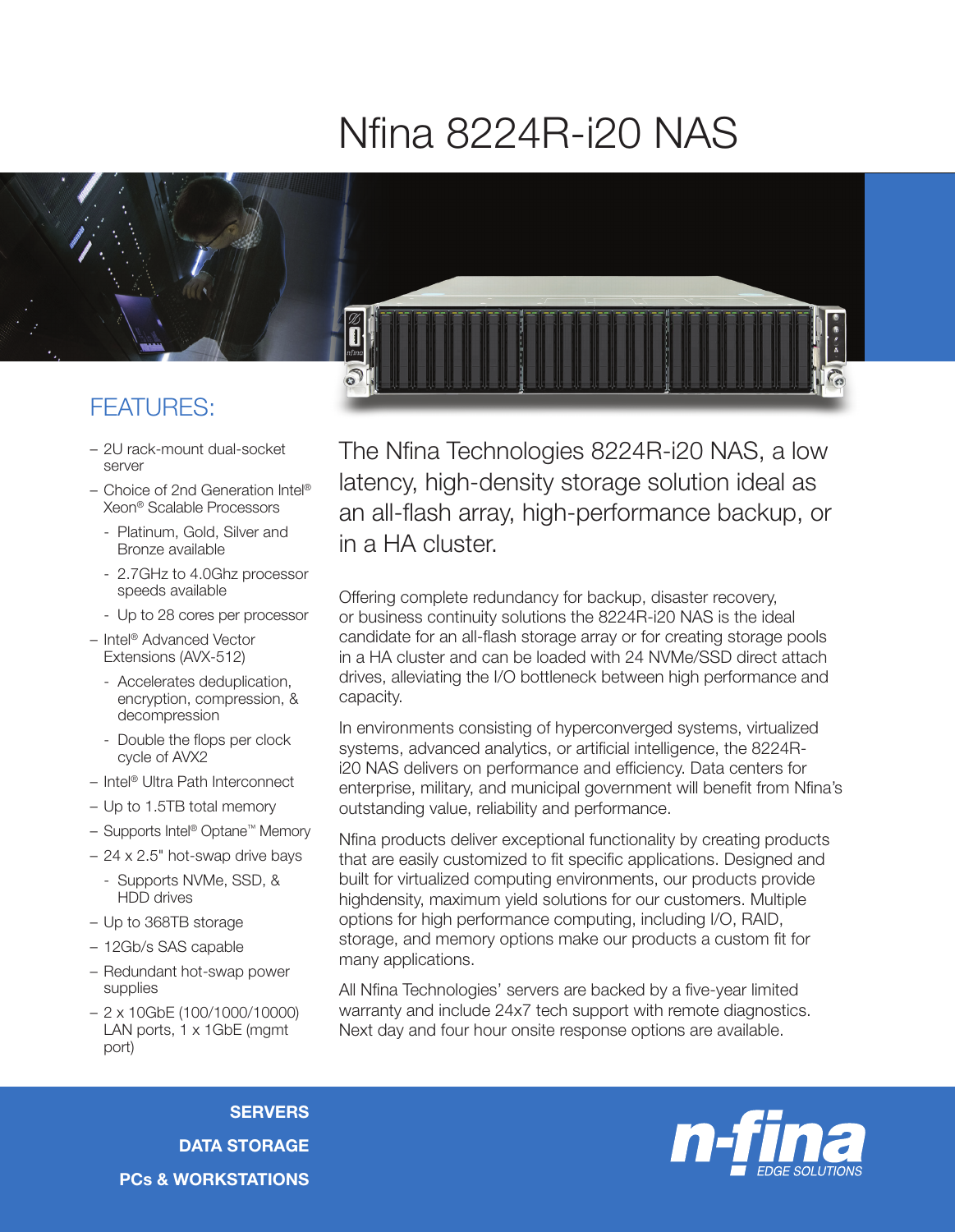## NFINA 8224R-i20 NAS

| <b>SPECIFICATIONS</b>               |                                                                                                                                                                                                                                                               |
|-------------------------------------|---------------------------------------------------------------------------------------------------------------------------------------------------------------------------------------------------------------------------------------------------------------|
| Form Factor                         | 2U rack-mount, 3.44" x 16.93" x 27.95"                                                                                                                                                                                                                        |
| <b>Operating Temperature</b>        | 10°C to 35°C (50°F to 95°F)                                                                                                                                                                                                                                   |
| Processor                           | 2nd Generation Intel® Xeon® Scalable Processors, up to 28 cores each                                                                                                                                                                                          |
| Processor Speed                     | 2.7GHz to 4.0GHz                                                                                                                                                                                                                                              |
| Socket                              | Dual Socket P                                                                                                                                                                                                                                                 |
| Memory                              | Up 24 DIMM slots, DDR4 ECC 2933 MHz<br>1.5TB Max memory capacity<br>Intel <sup>®</sup> Optane <sup>™</sup> Memory supported                                                                                                                                   |
| Storage                             | 24 x 2.5" hot-swap drive bays (front)<br>Supports: 24 NVMe, SSD, and HDD drives<br>2 x 2.5" rear mounted hot-swap drives (optional)<br>2 x Internal M.2 NVMe/SSDs (2280), PCIe® or SATA (optional)                                                            |
| Maximum Storage                     | Up to 368TB, depending on drive type                                                                                                                                                                                                                          |
| Software RAID                       | 0,1,10, optional 5                                                                                                                                                                                                                                            |
| Hardware RAID/Caching               | Hardware RAID optional, Caching available                                                                                                                                                                                                                     |
| Virtual RAID on CPU for NVMe drives | Choose: VROC Premium (0,1,5,10), VROC Standard (0,1,5), or Passthrough (No RAID)                                                                                                                                                                              |
| Input Voltage                       | 100-127V @ 8.5A, 50/60 Hz,<br>200-240V @ 7.5A, 50/60 Hz                                                                                                                                                                                                       |
| Power Supply                        | Redundant hot-swap power supplies @ 1300W AC                                                                                                                                                                                                                  |
| Remote Management                   | IPMI 2.0, KVM over HTML5                                                                                                                                                                                                                                      |
| <b>TPM</b>                          | Version 2.0, optional                                                                                                                                                                                                                                         |
| OS Supported                        | Microsoft <sup>®</sup> Windows Server® 2016, 2019, Windows® 10 Pro/Enterprise,<br>VMware® ESXi™ 6.0-7.0, Open-E® JovianDSS™ & DSS7, Red Hat® RHEL<br>5,6,7x, SUSE® SLES 11,12, Ubuntu 14,15,16,17, CentOS™ 6,7, XenServer®<br>6.5-7.6, more options available |
| Certifications                      | NRTL Nemko (US, Canada), CE (Europe), RCM (Australia/NZ), GS (Germany),<br>FCC (US), ICES-3(A) (Canada), KC (Korea), Ukraine Certification, BSMI (Taiwan),<br>EAC (Russia), VCCI-A (Japan), RoHS EVPU 20 (China), MIC (Vietnam)                               |
| Warranty                            | 5 years                                                                                                                                                                                                                                                       |